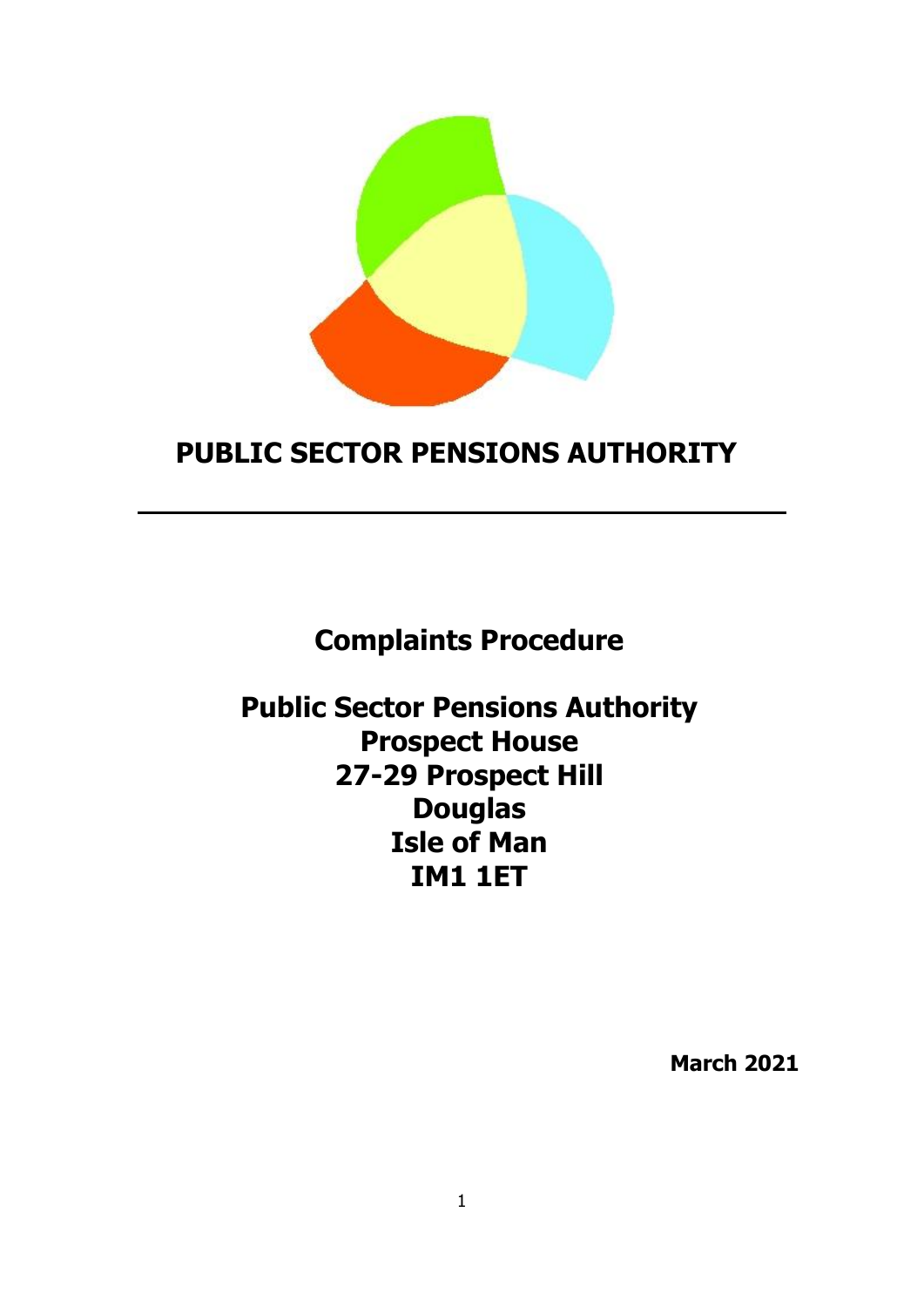# **Complaints Information for the Public**

## **Public Sector Pensions Authority (PSPA)**

#### **How to complain - a guide for the Public**

We're here to resolve your problem. We do everything we can to make sure our customers get the best possible service. However, sometimes we don't get things right. When this happens we encourage you to tell us about your complaint so that we can put matters right.

#### **We want to:**

- make it easy for you to raise your complaint
- listen to your complaint
- consider how you would like us to resolve your complaint
- make sure you are satisfied with how your complaint was handled

The remainder of this leaflet explains what to do if you have a complaint about the service from the Public Sector Pensions Authority (PSPA). It also tells you how quickly we will deal with your complaint and who to contact if you are not satisfied with our response.

#### **How and where to complain to:**

If you are not satisfied with any aspect of the service we provide you can contact us by email, in writing or by phone.

By email at [pensions@pspa.im](mailto:pensions@pspa.im) or in writing, or in person to:

The Complaints Officer Public Sector Pensions Authority Prospect House 27-29 Prospect Hill Douglas Isle of Man IM1 1ET

or by phoning us on 01624 685598.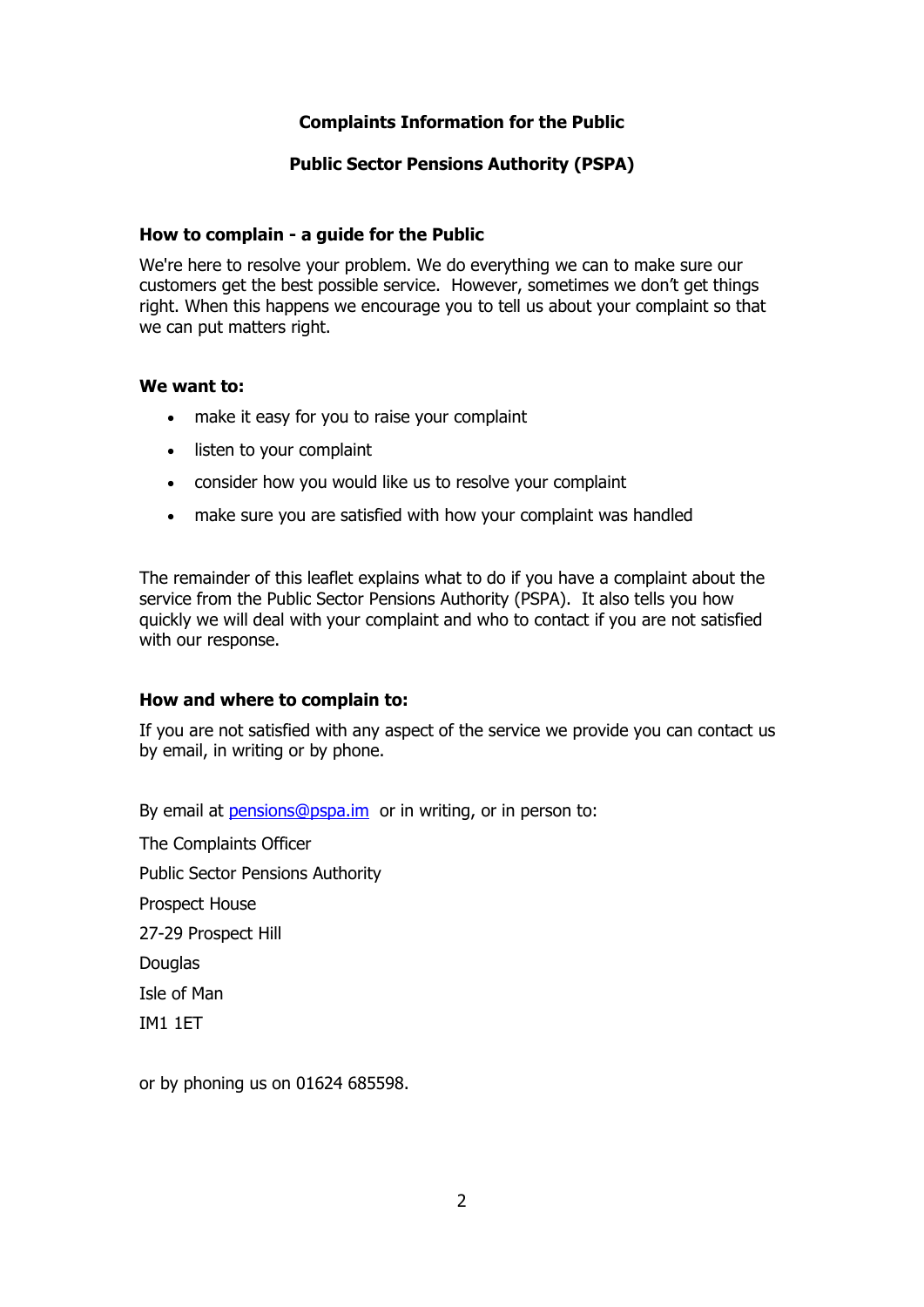# **The Procedure**

The PSPA operates a 3 Stage Complaints Procedure.

## **How long will it take?**

## **Stage 1 – up to 11 business days**

Our aim is to resolve your complaint straight away. If we have been unable to resolve your complaint immediately we will write to you within 11 business days to:

- acknowledge your complaint:
- tell you who is dealing with your complaint; and
- give you an estimate of how long it will take

# **Stage 2 – 11-20 business days**

In the majority of cases, we will be able to resolve your complaint within 11 business days of receiving it. If we haven't we will contact you again to update you with our progress and tell you how much longer we anticipate it will take.

If you are dissatisfied with the decision we make at Stage 1, you can ask for your complaint to be escalated to Stage 2 of the Complaints Procedure by contacting the Complaints Officer. Your complaint will be investigated by a senior member of the PSPA and a decision provided within 20 business days. More complex cases are automatically elevated to Stage 2.

On the rare occasions that we have not been able to resolve your complaint within 20 business days, we will contact you again to update you with our progress and seek to reach agreement on how much longer we anticipate it will take.

# **Stage 3 – Appeal to Chief Executive Officer**

If we cannot reach agreement with you, we will send you a "Final Response" letter. This will clearly set out our position with regard to your complaint and will advise you on how to contact the PSPA's Chief Executive if you wish him to review your case. Any referral to the Chief Executive must be made within 7 working days of the date of our "Final Response" and the Chief Executive will endeavor to resolve the matter within 30 working days of this escalation.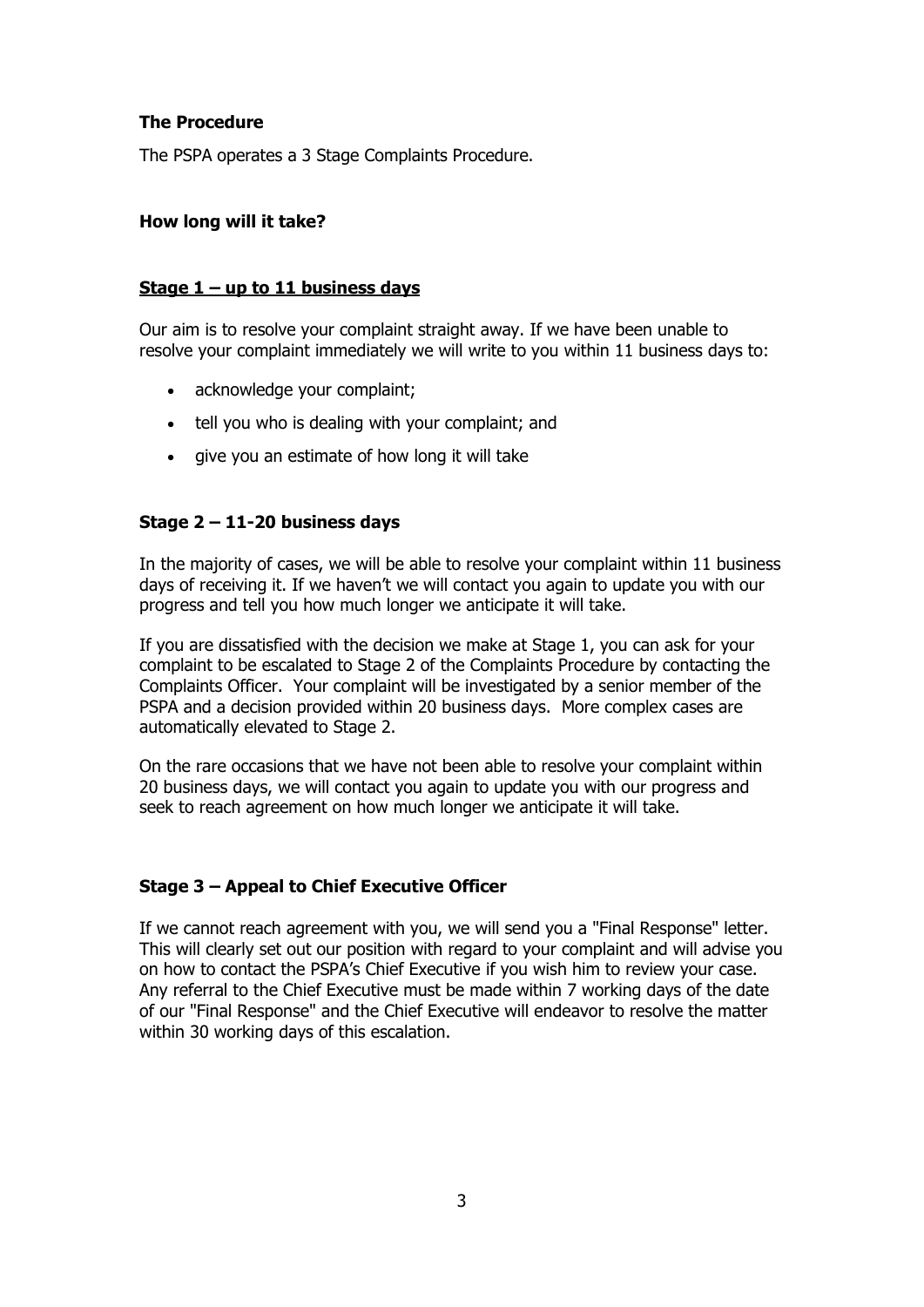If you still remain aggrieved and depending on the nature of your complaint, it may be eligible to be referred to the Tynwald Commissioner for Administration ("The Tynwald Ombudsman").

The Tynwald Ombudsman's purpose is to investigate complaints from members of the public who claim to have sustained injustice or hardship as a result of service failures by, or the administrative actions of, the PSPA (including action taken on our behalf).

The Tynwald Ombudsman will normally only deal with a complaint if it arises after 1st January 2020; has been through internal procedures and the complainant is resident in the Isle of Man.

Please note, Section 11(2)(h) of the Tynwald Commissioner for Administration Act 2011 expressly precludes the Tynwald Ombudsman from investigating "action taken in respect of appointment or removal, pay, discipline or superannuation of staff or other personnel matters".

The Tynwald Ombudsman cannot investigate after an unsuccessful complaint to the Pensions Ombudsman.

The Tynwald Ombudsman can be contacted at:

Tynwald Commissioner for Administration C/o Office of the Clerk of Tynwald Legislative Buildings Finch Road **Douglas** Isle of Man IM1 3PW Email: [ombudsman@parliament.org.im](mailto:ombudsman@parliament.org.im)

<http://www.tynwald.org.im/about/TCA/Pages/default.aspx>

#### **Time limits for responses**

If for any reason the time limits referred to in the stages above are unachievable, for example because the complaint is complex and requires careful consideration and detailed investigation, we will write to you and say why and set a new timescale.

#### **Time limit for making a complaint**

This complaint's handling procedure sets a time limit of six months from when the customer first knew of the problem, within which time they may ask us to consider the complaint, unless there are special circumstances for considering complaints beyond this time.